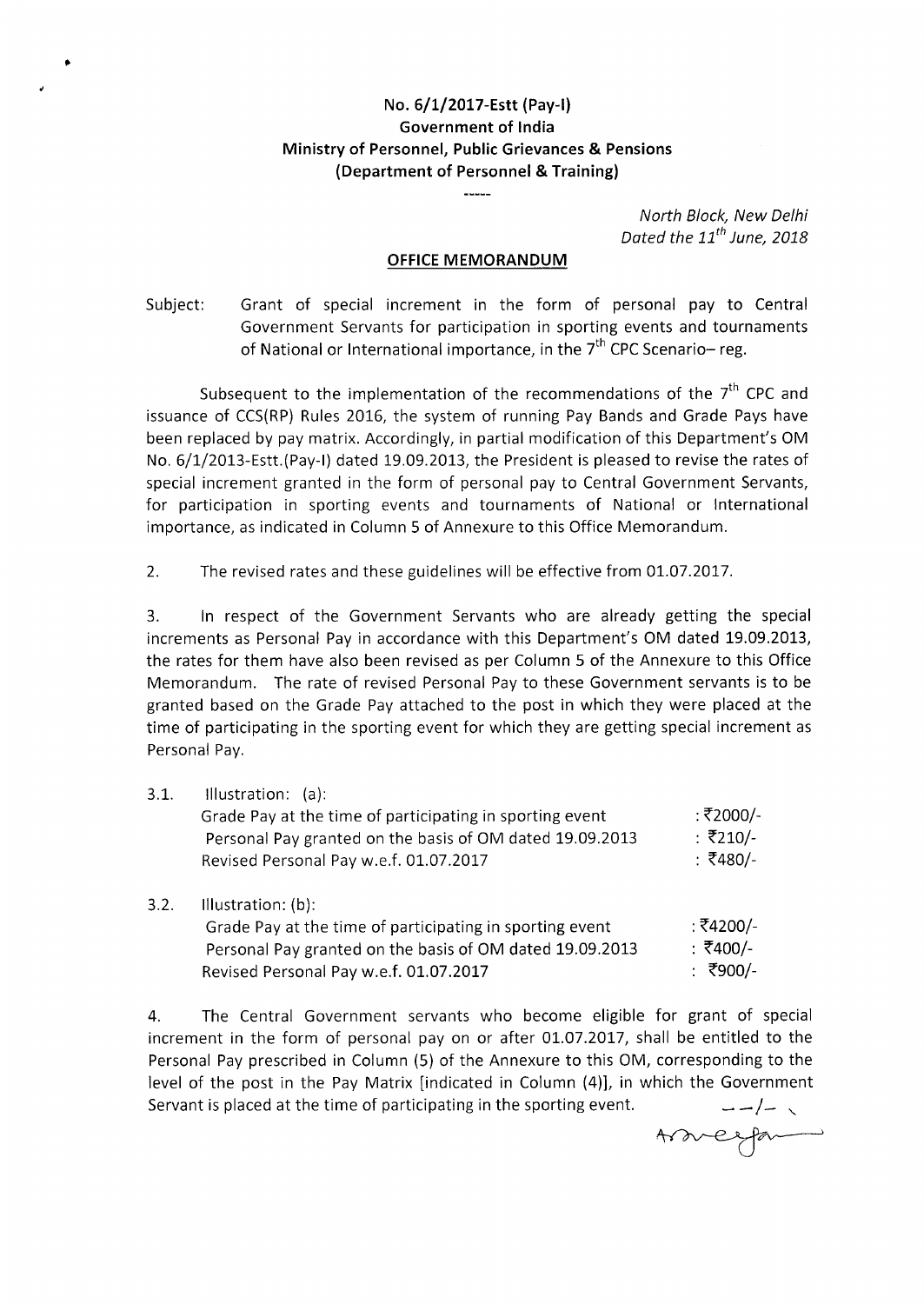4.1. Illustration:

Level of the post in the Pay Matrix in which the Government Servant is placed at the time of participating in sporting event  $\qquad \qquad$  : Level 7 Amount corresponding to Level 7 in Column (5) of the Annexure to this OM : $\overline{5}1020/2$ 

5. This Personal Pay shall not count for any service matters like pay fixation on promotion, retirement benefits or any other allowances like HRA etc.

6. The entitled Central Government servant should claim the benefits within six months from the date of completion of the overall sporting event.

7. All the other terms and conditions governing the subject matter shall remain unchanged and will continue to apply.

8. In so far as persons serving in the Indian Audit and Accounts Department are concerned, these orders are issued with the concurrence of the Comptroller and Auditor General of India.

9. Hindi version will follow.

 $A$  are for

Deputy Secretary to the Government of India

1. All Ministries / Departments of Government of India

Copy also forwarded to:

- 1. The Comptroller & Auditor General of India.
- 2. Secretary General, Supreme Court of India.
- 3. Controller General of Accounts / Controller of Accounts, Ministry of Finance.
- 4. Union Public Service Commission / Lok Sabha Sectt. / Rajya Sabha Sectt. / Cabinet Sectt. /Central Vigilance Commission / President's Sectt .1 Vice-President's Sectt. / Prime Minister's Office / Niti Aayog.
- 5. Governments of all States and Union Territories.
- 6. Department of Personnel and Training (AIS Division) / JCA /Admn. Section.
- 7. Secretary, National Council of JCM (Staff Side), 13-C, Feroz Shah Road, New Delhi.
- 8. All Members of Staff Side of the National Council of JCM / Departmental Council.
- 9. All Officers / Sections of Department of Personnel and Training / Department of Administrative Reforms & Public Grievances / Department of Pensions & Pensioners' Welfare / PESB.
- 10. Joint Secretary (Pers), Department of Expenditure, Ministry of Finance.
- 11. Additional Secretary (Union Territories), Ministry of Home Affairs.

 $(A.K.)$   $\overline{J}$ ain) Deputy Secretary to the Government of India

--/-